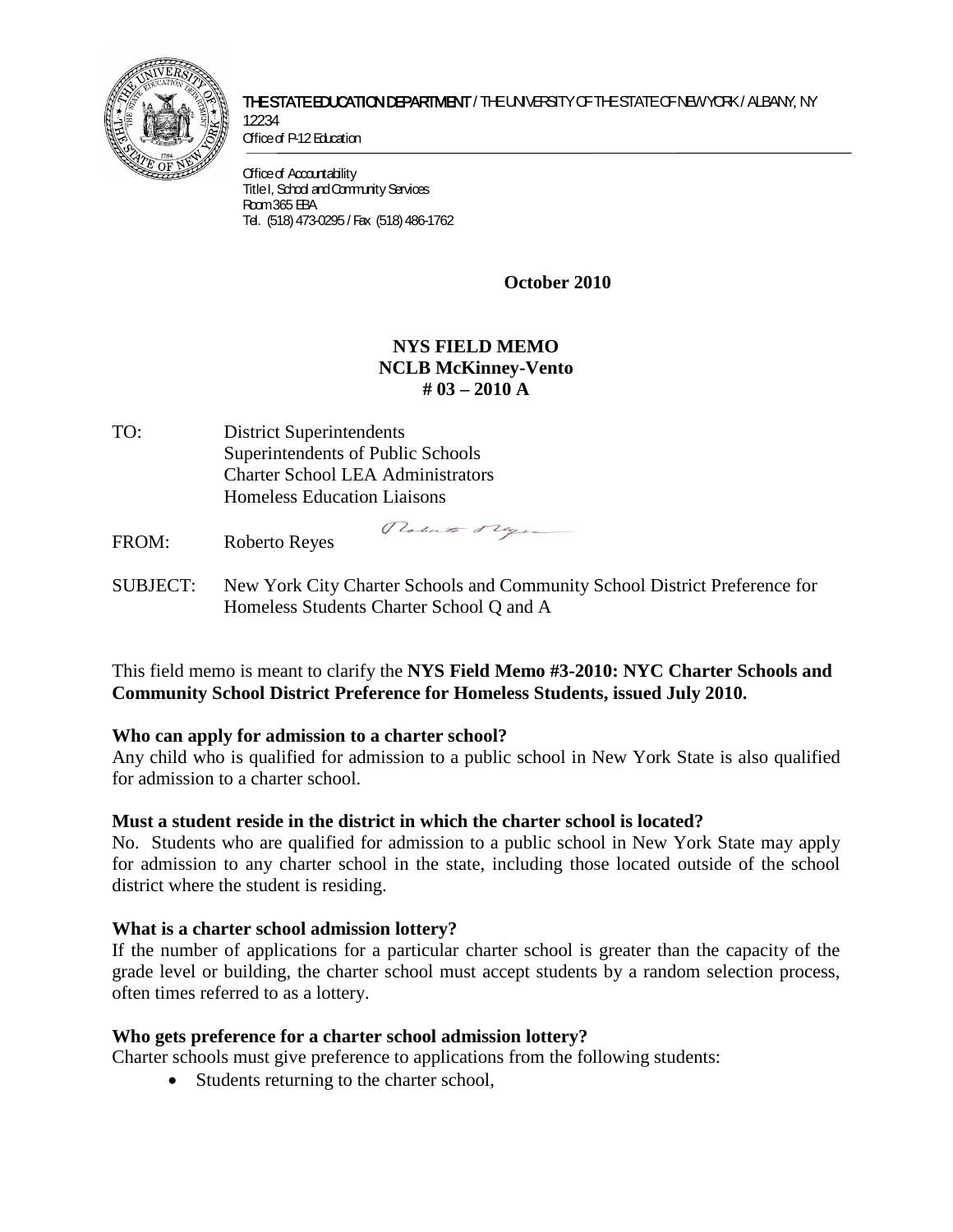- Students residing in the school district or, for students in New York City, students residing in the community school district in which the charter school where they are applying is located, and
- Siblings of students already enrolled in the charter school.

## **Can a student who is homeless in New York City be accorded a preference in more than one community school district?**

Yes. If a student who is homeless would like to apply to several charter schools, his/her application will be accorded a preference in the admission lottery for:

- Any charter school located in the community school district in which s/he was last permanently housed; and
- Any charter school located in the community school district in which her/his temporary housing is located.

## **Does the July 2010 guidance apply to students who live outside of New York City? If so, in which school districts may a student who is homeless claim a preference for purposes of a charter school admission lottery?**

The same logic in the guidance applies to students who live outside of New York City. Thus, an application from a student who is homeless will be accorded a preference in the admission lottery for:

- Any charter school located in the school district in which s/he was last permanently housed; and
- Any charter school located in the school district in which her/his temporary housing is located.

#### **May a student apply to a charter school even if s/he will not be given preference in the lottery?**

Yes. Any student who is qualified for admission to a public school in New York State may apply to any charter school in the state.

## **How can charter schools inform parents who are homeless about the school district or community school district preferences that should be accorded to their children in any charter school lottery?**

Charter schools are encouraged to adapt their forms and procedures to ensure that applicants who are homeless are accorded the proper preference in any admissions lottery. For example, charter schools may: